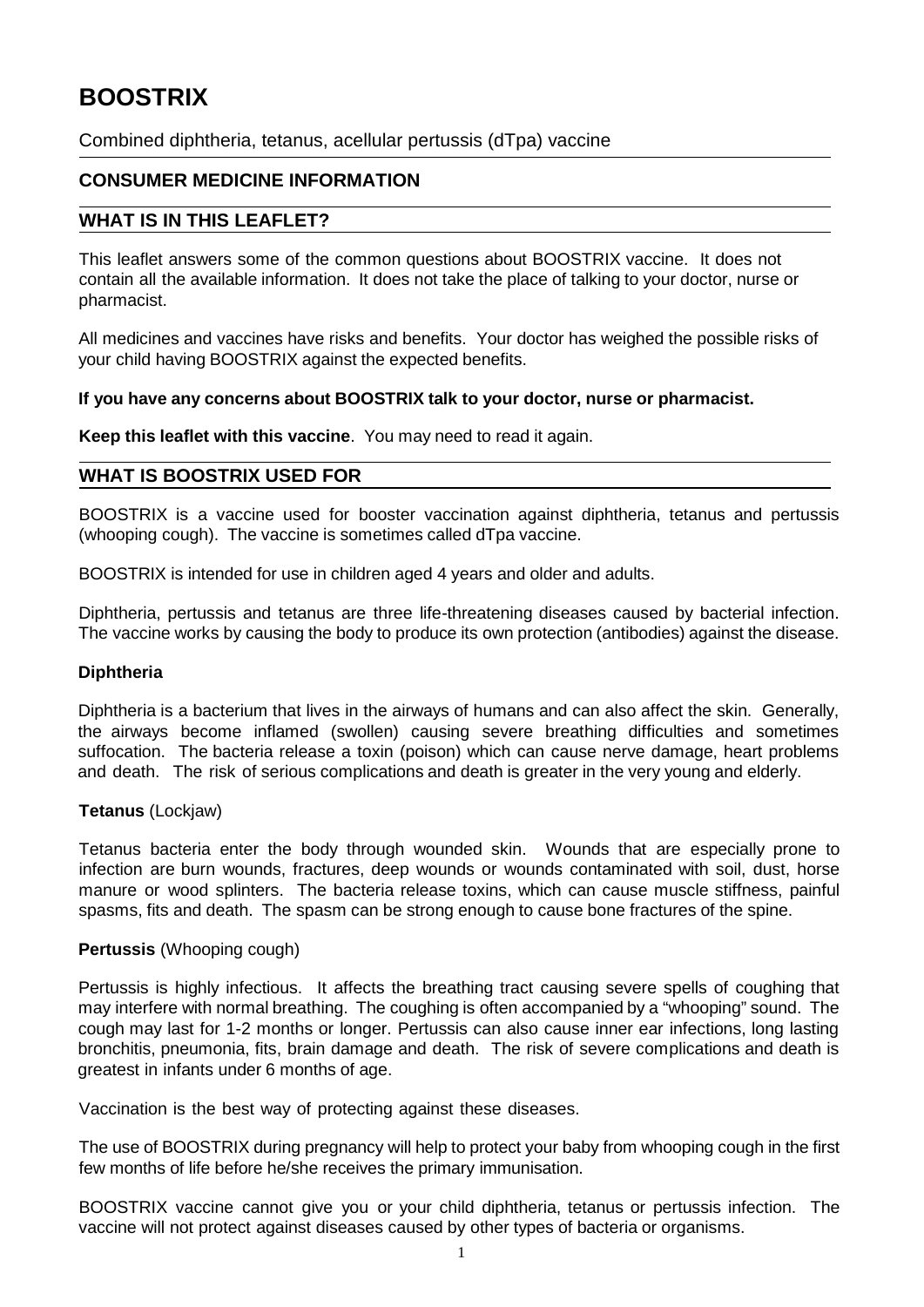# **BEFORE RECEIVING BOOSTRIX**

# *BOOSTRIX MUST NOT BE GIVEN IF:*

- you/your child has had an allergic reaction to BOOSTRIX or any other ingredients contained in this vaccine. The ingredients are listed at the end of this leaflet. Signs of an allergic reaction may include itchy skin rash, shortness of breath or swelling of the face or tongue
- you/your child had an allergic reaction to any other diphtheria, tetanus, pertussis vaccine
- you/your child has a severe infection with a high temperature. A minor infection such as a cold should not be a problem, but talk to your doctor, nurse or pharmacist about this before being vaccinated.
- you/your child has experienced any inflammation of the brain or problems with the nervous system within 7 days after previous vaccination with a vaccine against pertussis (whooping cough) disease
- you/your child experienced a temporary reduction in blood platelets (which increases risk of bleeding or bruising), or problems with the brain or nerves after previous vaccination with a vaccine against diphtheria and/or tetanus
- the expiry date printed on the pack has passed
- the packaging is torn or shows signs of tampering

If you are not sure whether BOOSTRIX should be given, talk to your doctor, nurse or pharmacist.

# *BEFORE BOOSTRIX IS GIVEN TELL YOUR DOCTOR, NURSE OR PHARMACIST IF:*

- you/your child has a severe infection with a high temperature. In these cases, the vaccination will be postponed until recovery. A minor infection such as a cold should not be a problem but talk to your doctor first.
- after having been given BOOSTRIX or another vaccine containing diphtheria, tetanus, pertussis, your child had problems such as:
	- o high temperature (40.0°C or more) within 2 days of vaccination
	- o a collapse or shock-like state within 2 days of vaccination
	- o crying lasting 3 hours or more within 2 days of vaccination
	- o convulsions/fits with or without fever within 3 days of vaccination
- you/your child suffered brain disease or Central Nervous System (CNS) disease such as epilepsy or a tendency to febrile convulsions (seizures /fits due to a high fever)
- you/your child has allergies to any other medicines or substances, such as dyes, foods or preservatives.
- you/your child has a bleeding disorder or bruises easily. Sometimes BOOSTRIX may need to be given differently in people with bleeding problems
- you/your child has an immune deficiency condition (eg. are HIV positive)
- you/your child has a tendency to seizures/fits due to a fever, or if there is a family history of this
- you/your child is receiving any other medication or vaccines
- you/your child has never been given a vaccine for diphtheria, tetanus or pertussis or have not completed a full course of diphtheria and tetanus vaccinations
- you are pregnant, trying to become pregnant or are breastfeeding
	- o your doctor will discuss with you the possible risks and benefits of receiving BOOSTRIX during pregnancy.

Collapse or periods of unconsciousness or lack of awareness, seizures or fits have occurred in children given other vaccines containing one or more of the active constituents of BOOSTRIX. They usually occur within two to three days after vaccination.

Fainting can occur following, or even before, any needle injection, therefore tell the doctor, nurse or pharmacist if you or your child fainted with a previous injection.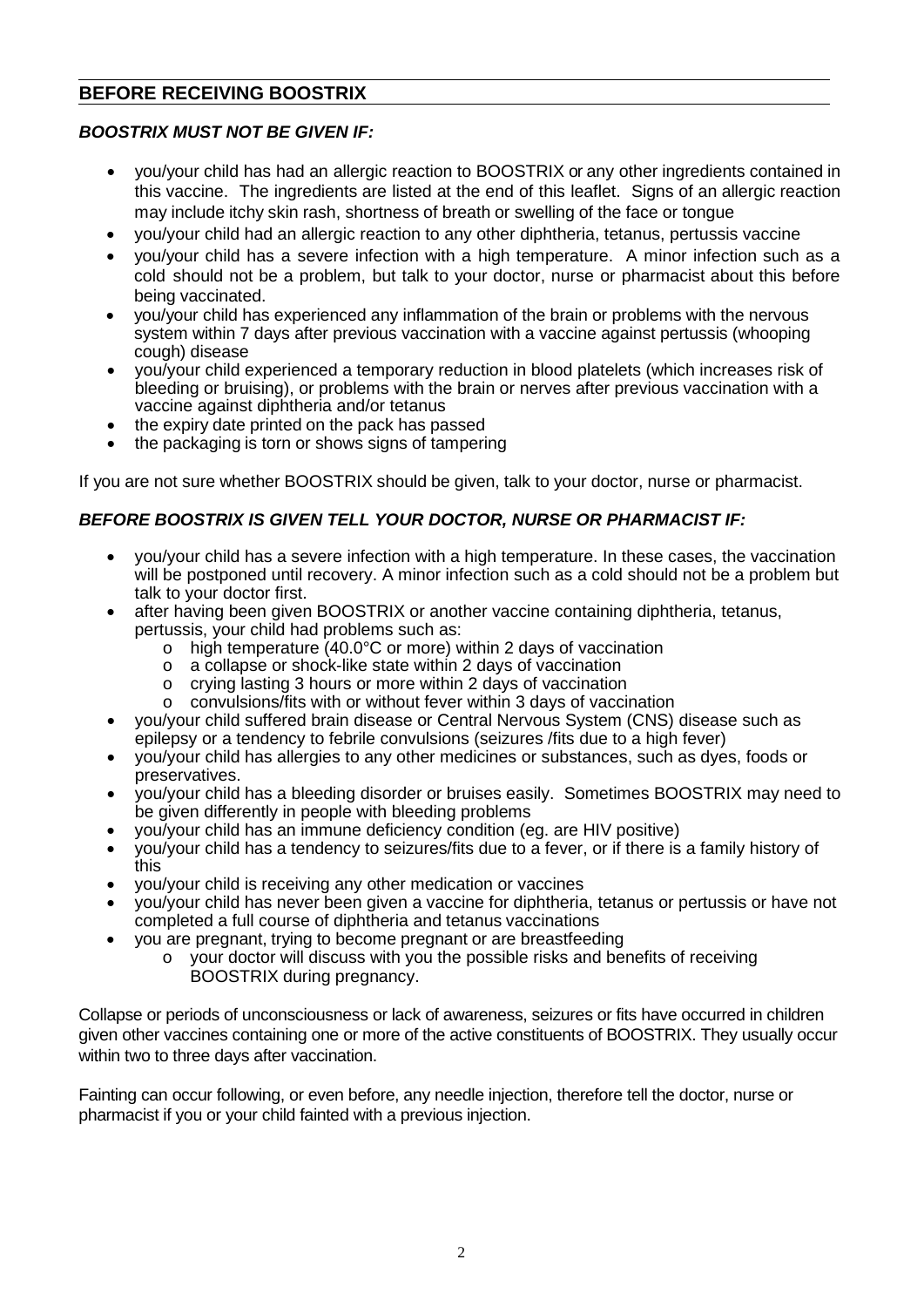Some vaccines may be affected by other vaccines or medicines. Your doctor, nurse or pharmacist will be able to tell you what to do if BOOSTRIX is to be given with another vaccine or medicine.

# **HOW BOOSTRIX IS GIVEN**

The doctor, nurse or pharmacist will give BOOSTRIX as an injection. If you have any concerns about how this vaccine is to be given, talk to your doctor, nurse or pharmacist.

# *HOW MUCH IS GIVEN*

The dose of BOOSTRIX is 0.5 mL

# *HOW IS IT GIVEN*

BOOSTRIX will be injected into a muscle, normally the upper arm muscle. In patients with bleeding problems, the dose may need to be given under the skin (subcutaneously).

The vaccine should never be given intravenously (IV).

#### *WHEN IT IS GIVEN*

BOOSTRIX is given in accordance with local medical practice for booster vaccination, when a booster dose for tetanus, diphtheria or pertussis is required.

To provide effective protection against diphtheria and tetanus, a booster vaccine should be given every 10 years.

### **IF A DOSE IS MISSED**

If a scheduled booster dose is missed, talk to your doctor, nurse or pharmacist and arrange another visit as soon as possible.

#### **WHILE GETTING BOOSTRIX**

#### *THINGS YOU MUST DO*

Keep your and your child's visits with the doctor or clinic. It is important that the BOOSTRIX dose are given on the correct schedule. This will ensure your child has the best protection against diphtheria, tetanus and pertussis (whooping cough).

# **SIDE EFFECTS**

Tell your doctor, nurse or pharmacist as soon as possible if you/your child does not feel well during or after having had a dose of BOOSTRIX.

BOOSTRIX helps protect most children and adults from diphtheria, tetanus and pertussis infection, but it may have unwanted side effects in some patients. All medicines and vaccines can have side effects. Sometimes they are serious; most of the time they are not. Some side effects may need medical treatment. However, the chance of you/your child having a serious side effect is less than the chance of you/your child having a permanent injury from the infections.

Ask your doctor, nurse or pharmacist to answer any questions you may have.

Most unwanted effects with BOOSTRIX are mild and usually clear up within a few days. These effects, as with other vaccines, generally occur around the injection site.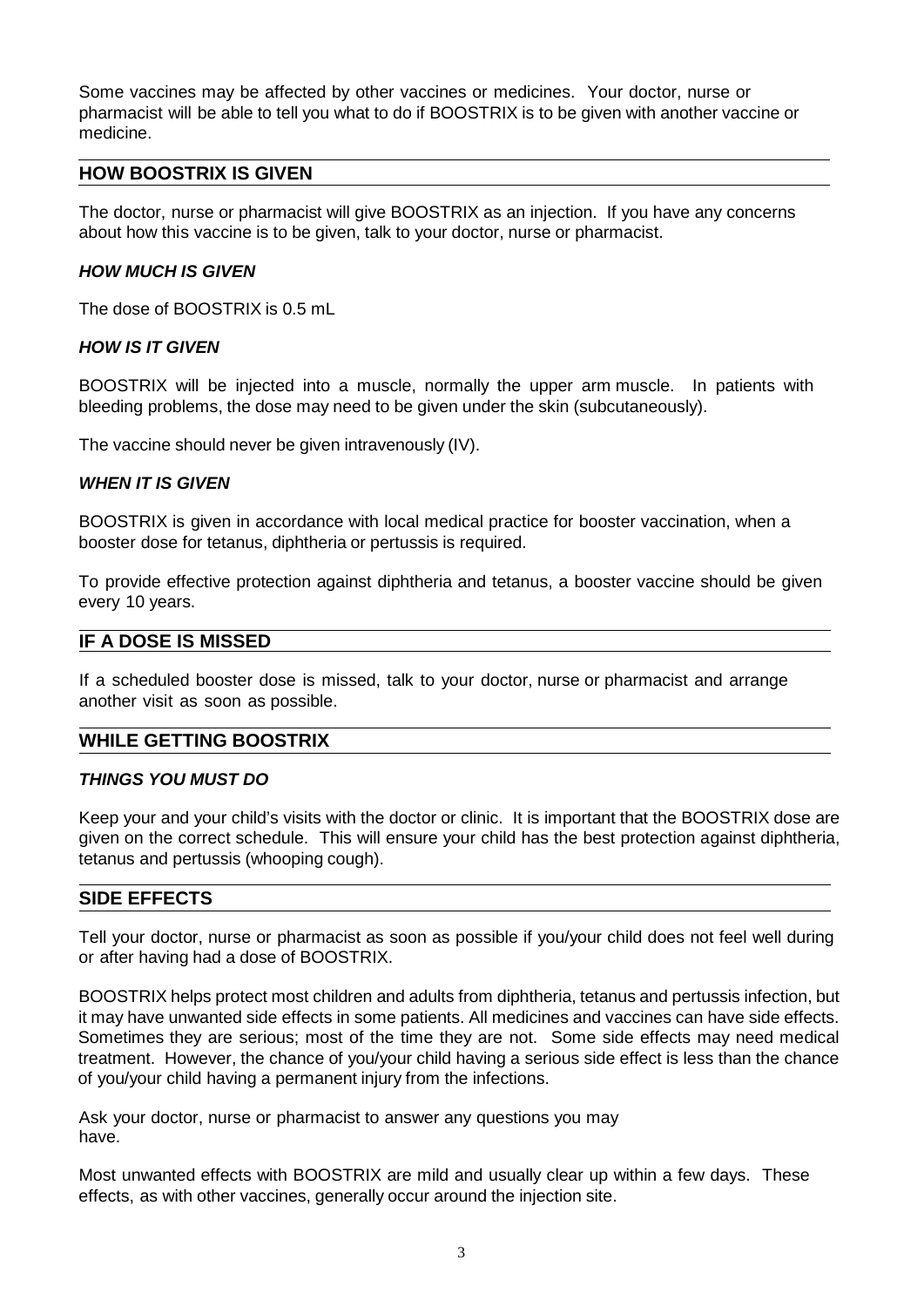# *MILD EFFECTS*

Tell your doctor if you notice any of the following that are troublesome or ongoing after vaccination:

- redness, swelling, a hard lump, soreness, bruising or itching around the injection site, or a rash on your skin
- feeling generally unwell, fever (between 38°C and 40°C), aches and pains
- loss of appetite, or feeling sick (nausea), vomiting, constipation or diarrhoea restlessness, irritability, loss of appetite.

# *SERIOUS EFFECTS*

As with all vaccines given by injection, there is a very small risk of serious allergic reaction. Contact your doctor immediately or go to the Accident and Emergency department of your nearest hospital if any of the following happens:

- swelling of limbs, face, eyes, inside of nose, mouth or throat
- shortness of breath, or breathing or swallowing difficulties
- hives, itching (especially of the hands or feet), reddening of skin (especially around the ears), or severe skin reactions
- unusual tiredness or weakness that is sudden and severe, muscular aches and pains
- convulsions/fits, collapse or periods of unconsciousness
- fever over 40°C

Those are signs of an allergic reaction. Allergy to BOOSTRIX is rare. Any such severe reactions will usually occur within the first few hours of vaccination.

Other side effects not listed above can also occur during or soon after a dose of BOOSTRIX, including as respiratory infections and middle ear infections. **Check with your doctor, nurse or pharmacist if you notice any other effects.**

Be aware, but do not be alarmed by this list of possible side effects. You/your child may not experience any of them.

# **STORAGE**

BOOSTRIX is usually stored at the doctor's clinic or surgery, or at the pharmacy. But if you need to store

BOOSTRIX always:

- Keep BOOSTRIX in the refrigerator stored between +2°C and +8°C. THE PACK SHOULD NEVER BE FROZEN. FREEZING DESTROYS THE VACCINE.
- Keep the vaccine out of the reach of children.
- Keep BOOSTRIX in the original pack until it is time for it to be given in order to protect from light.

Ask your pharmacist what to do with any left over BOOSTRIX that has expired or has not been used.

# **PRODUCT DESCRIPTION**

# *WHAT IT LOOKS LIKE*

BOOSTRIX comes in prefilled syringes. It is a white, slightly milky liquid.

# *INGREDIENTS*

The active ingredients of BOOSTRIX are non-infectious substances from tetanus and diphtheria bacteria, and purified proteins of pertussis bacteria. The vaccine cannot cause these diseases.